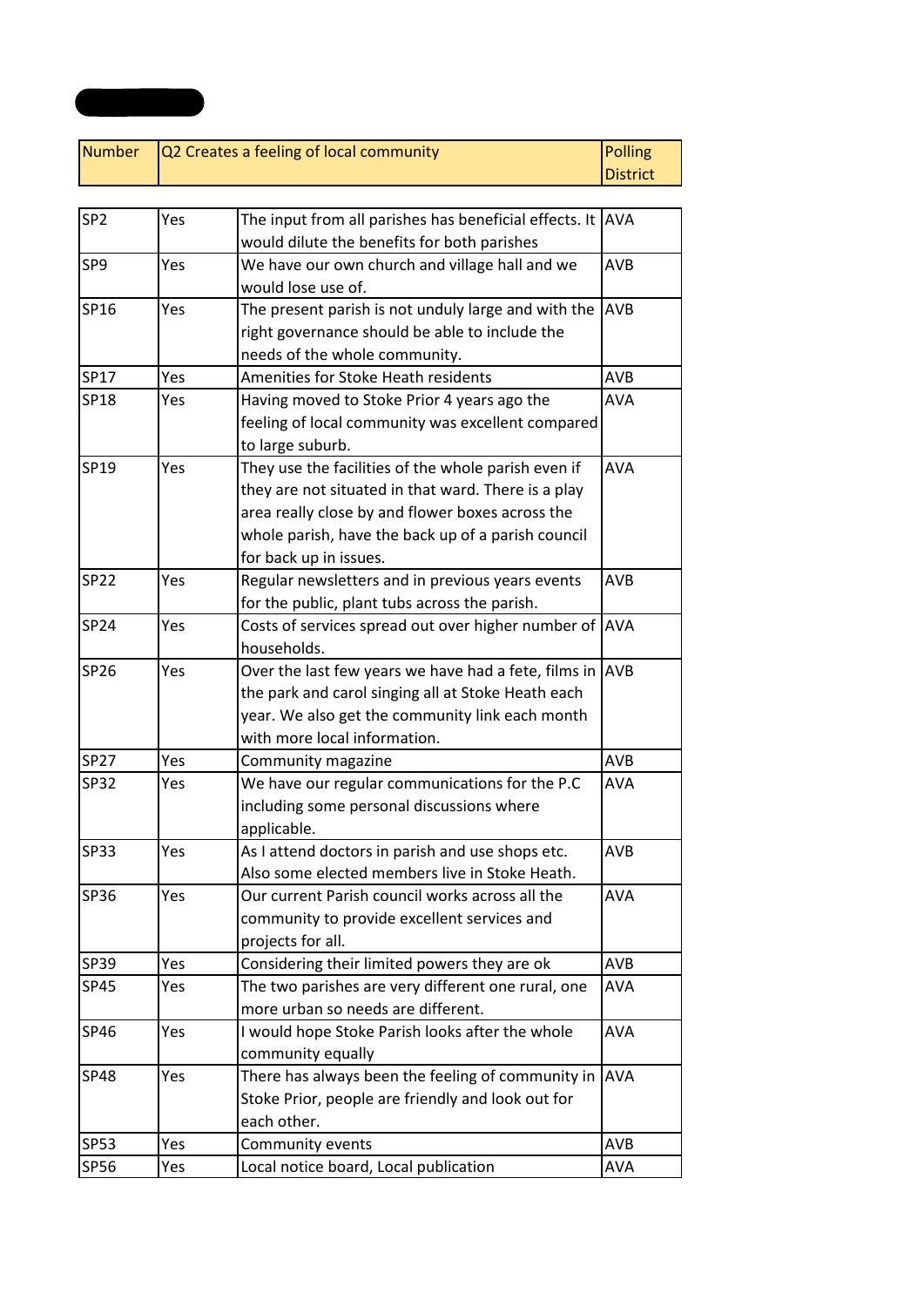| <b>SP58</b> | Yes | Prior to COVID-19, the various events (films, tai chi, AVB |            |
|-------------|-----|------------------------------------------------------------|------------|
|             |     | summer fetes, Christmas celebrations etc)were              |            |
|             |     | excellent and well received and attended by Stoke          |            |
|             |     | Heath residents.                                           |            |
| SP59        | Yes | Events are held opposite Hanbury Turn                      | <b>AVA</b> |
| SP60        | Yes | Regular parish council news letters                        | AVB        |
| SP63        | Yes | Helps support local community groups covering              | AVB        |
|             |     | whole parish. As a former parish councillor I very         |            |
|             |     | much doubt Stoke Heath would attract enough                |            |
|             |     | candidates. Those promoting separation are very            |            |
|             |     | much influenced by personal issues. Most issues            |            |
|             |     | cover whole of existing parish e.g. footpaths              |            |
|             |     | and presenting common view to BDC and WCC                  |            |
| <b>SP68</b> | Yes | Lots of amenities and social events are arranged           | <b>AVA</b> |
|             |     | and placed in Stoke Heath                                  |            |
| SP69        | Yes | A connection with both as an extension of facilities       | <b>AVA</b> |
|             |     | shared. Economic benefits and more economical.             |            |
| <b>SP73</b> | Yes | Because we talk to each other and keep each other AVA      |            |
|             |     | informed of what is happening in the Parish                |            |
| <b>SP77</b> | Yes | Events are held opposite Hanbury turn which is             | <b>AVA</b> |
|             |     | centre of the parish.                                      |            |
| <b>SP79</b> | Yes | We are regularly informed as a parish                      | <b>AVA</b> |
| SP81        | Yes | The parish council promote all events/activities           | <b>AVA</b> |
|             |     | across all the parish and many residents of Stoke          |            |
|             |     | Heath attend these.                                        |            |
| <b>SP85</b> | Yes | The present parish council appear to be very fair in       | <b>AVA</b> |
|             |     | the way that they offer amenities and services             |            |
|             |     | throughout the parish.                                     |            |
| SP101       | Yes | Past history of the area helps to bind the area            | <b>AVA</b> |
|             |     | together. Catchment area of The First School.              |            |
| SP102       | Yes | The needs of Stoke Heath are entirely different            | AVA        |
|             |     | from those of Stoke Prior/Stoke Works. As long as          |            |
|             |     | this does not incur more cost to Stoke Prior Parish.       |            |
| SP107       | Yes | Because it represents both Parishes                        | AVA        |
| SP109       | Yes | Film nights, litter picking, Community News                | <b>AVB</b> |
| SP110       | Yes | In 26 years in the Parish I think general services &       | AVA        |
|             |     | facilities have improved.                                  |            |
| SP111       | Yes | Always been happy with living in Stoke Heath               | AVB        |
| SP117       | Yes | Only recently moved but can already sense the              | <b>AVA</b> |
|             |     | community feel                                             |            |
| SP118       | Yes | All residents of the 2 Stokes are one community            | <b>AVA</b> |
|             |     | and even events are centralised at Stoke Heath             |            |
|             |     | recreation ground. There is no conflict at all.            |            |
| SP123       | Yes | They get a better deal than we do out here in Stoke AVA    |            |
|             |     | Works, but still yes                                       |            |
| SP125       | Yes | We are all part of the Stokes. That said there             | <b>AVA</b> |
|             |     | maybe small factions who do not like our aims and          |            |
|             |     | ideas.                                                     |            |
| SP127       | Yes | Shared events, recreation ground central to both           | <b>AVA</b> |
|             |     | and used by people from both areas.                        |            |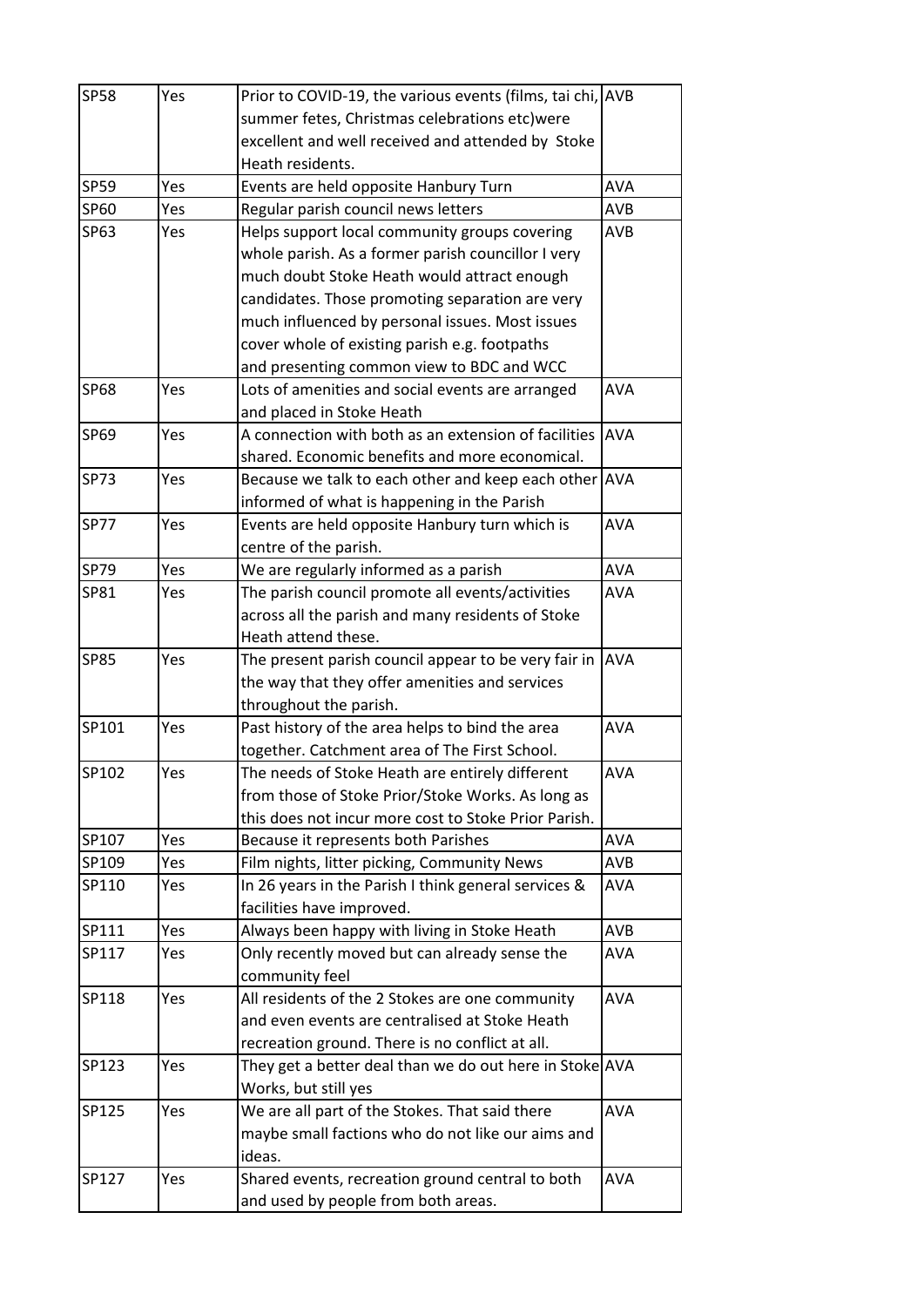| SP131           | Yes | Feel the Stokes is one family, one area                 | <b>AVA</b> |
|-----------------|-----|---------------------------------------------------------|------------|
| SP133           | Yes | Local events and locations for these events centred AVA |            |
|                 |     | at a central point in the parish.                       |            |
| SP134           | Yes | We have lived here for 26 years and are happy           | <b>AVB</b> |
|                 |     | with the way things are run by the local Parish         |            |
|                 |     | Council                                                 |            |
| SP139           | Yes | We have lived here for sixteen months and               | AVA        |
|                 |     | community spirit is good for all.                       |            |
| SP147           | Yes | Since moving to the area we have enjoyed the            | <b>AVA</b> |
|                 |     | community.                                              |            |
| SP149           | Yes | Local Community paper and welcome down at               | AVB        |
|                 |     | church. Events publicised for local community           |            |
| SP150           | Yes | They maintain play area and park at Stoke turn for      | <b>AVB</b> |
|                 |     | residents to use. They also put on events such as       |            |
|                 |     | open air films etc when not in COVID-19. For            |            |
|                 |     | residents parish also maintain right of way             |            |
| SP154           | Yes | Funding for the Hanbury/Redditch Rd Rec area            | <b>AVA</b> |
|                 |     | creates a focus for the parish which is in the Stoke    |            |
|                 |     | Heath area and they would certainly like to             |            |
|                 |     | continue to participate in forthcoming events           |            |
|                 |     | there.                                                  |            |
| SP155           | Yes | Contact through the parish magazine keeping us          | <b>AVB</b> |
|                 |     | informed                                                |            |
| SP157           | Yes | Following up concerns of local people                   | <b>AVA</b> |
| SP158           | Yes | Yes but I feel that there could be more investment      | <b>AVA</b> |
|                 |     | over wider areas of the community.                      |            |
| SP160           | Yes | The current Parish has councillors from Stoke           | <b>AVA</b> |
|                 |     | Heath                                                   |            |
| SP164           | Yes | Due to the close proximity Stoke Heath residents        | <b>AVA</b> |
|                 |     | can equally enjoy/use facilities that are in the        |            |
|                 |     | Stoke Parish.                                           |            |
| SP171           | Yes | It provides the ability to assess local community       | <b>AVB</b> |
|                 |     | requirements.                                           |            |
| SP172           | Yes | Many facilities provided by The Parish Council for      | <b>AVA</b> |
|                 |     | residents of Stoke Heath -i.e. the park, outdoor        |            |
|                 |     | gym and play area for children-all regularly            |            |
|                 |     | maintained. Film night provided at no cost at all to    |            |
|                 |     | residents many of whom come from Stoke Heath            |            |
|                 |     | area. Would the 'new' parish take on the cost of        |            |
|                 |     | maintaining the park? I think not!                      |            |
| SP175           | Yes | Unable to answer this as we are fairly new to the       | AVA        |
|                 |     | area although the Parish Council newsletter does        |            |
|                 |     | provide some information                                |            |
| SH <sub>6</sub> | Yes | So closely connected and all part of one                | <b>RHA</b> |
|                 |     | community-waste of effort/time/money.                   |            |
| <b>SH10</b>     | Yes | The parish council has always strived to create         | <b>RHA</b> |
|                 |     | a feeling of community. They have an annual             |            |
|                 |     | open air cinema card service etc. The notice            |            |
|                 |     | boards are kept up to date.                             |            |
| <b>SH14</b>     | Yes | Local information available when required.              | <b>RHA</b> |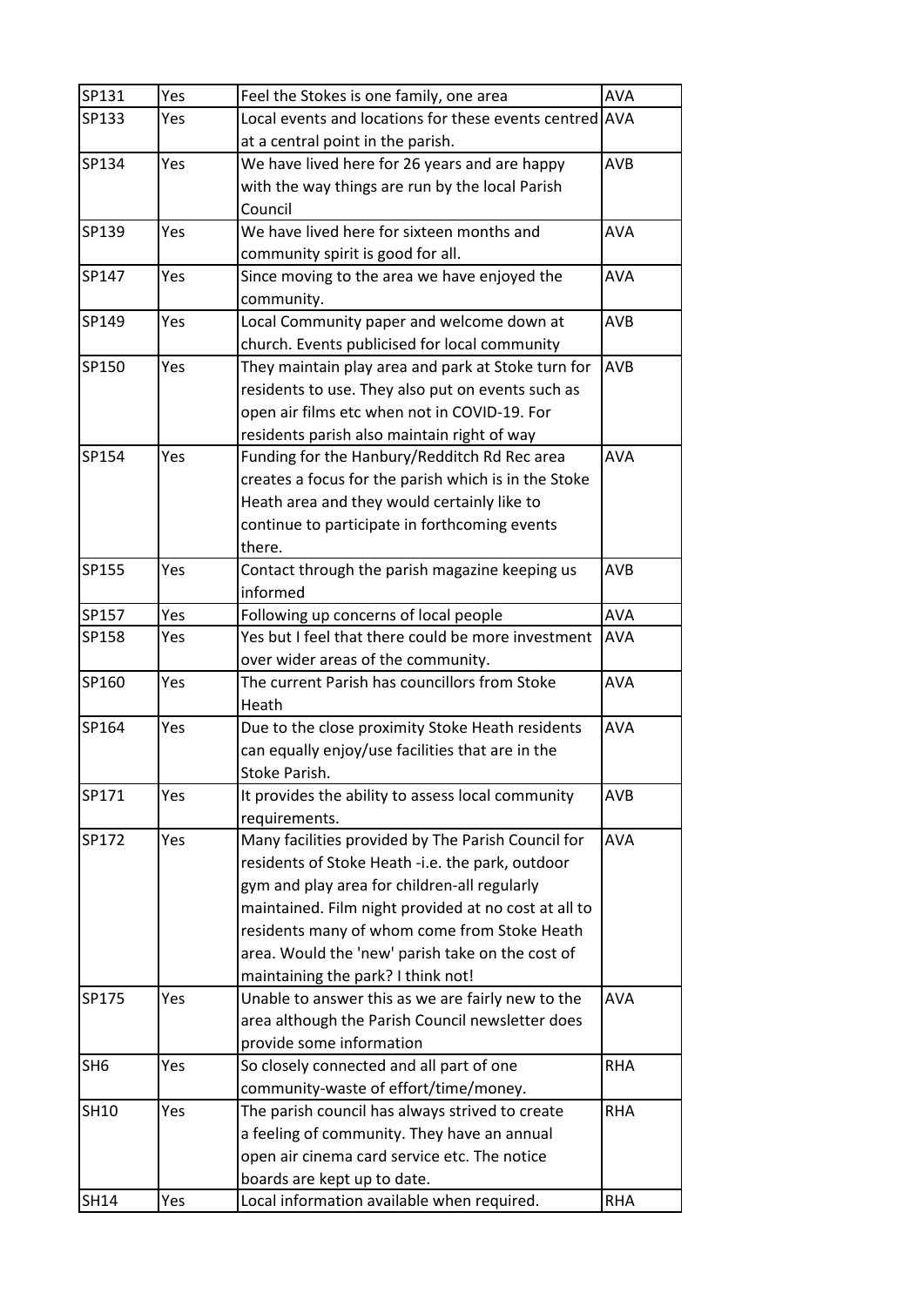| <b>SH17</b> | Yes | Current topical issues are advised by parish          | <b>RHA</b> |
|-------------|-----|-------------------------------------------------------|------------|
|             |     | newsletter                                            |            |
| <b>SH19</b> | Yes | The more local the issues the more a PC can do        | <b>RHA</b> |
| <b>SH23</b> | Yes | Local discussions made by local people discussed      | <b>RHA</b> |
|             |     | locally                                               |            |
| <b>SH28</b> | Yes | Festivals and outdoor film screening in park by       | <b>RHA</b> |
|             |     | Hanbury turn. Local people could attend local         |            |
|             |     | parish meetings (precovid 19) To engage               |            |
|             |     | councillors re local issues - some people don't       |            |
|             |     | bother but moan.                                      |            |
| <b>SH34</b> | Yes | Unites us against the people who want to split the    | <b>RHA</b> |
|             |     | Parish                                                |            |
| <b>SH41</b> | Yes | Issue of magazine to keep us informed.                | <b>RHA</b> |
| <b>SH45</b> | Yes | Feel parish is well kept which allows a community     | <b>RHA</b> |
|             |     | feel to it.                                           |            |
| <b>SH49</b> | Yes | As a disabled 90 year old widow everyone is very      | <b>RHA</b> |
|             |     | helpful. Both offers of help.                         |            |
| <b>SH54</b> | Yes | Always has done                                       | <b>RHA</b> |
| <b>SH55</b> | Yes | We are a large community                              | <b>RHA</b> |
| <b>SH60</b> | Yes | There is always information in leaflets sent, so feel | <b>RHA</b> |
|             |     | could get involved if wanted to.                      |            |
| <b>SH64</b> | Yes | We have a place where parish councillors              | <b>RHA</b> |
|             |     | congregate so we are to put                           |            |
|             |     | suggestions etc to the councillors at several times   |            |
|             |     | in a week.                                            |            |
| <b>SH67</b> | Yes | The community events that happen are nice             | <b>RHA</b> |
| <b>SH74</b> | Yes | Enough to be getting on with. This is not the time    | <b>RHA</b> |
|             |     | for change.                                           |            |
| SH76        | Yes | We have plenty of news about Stoke Parish!            | <b>RHA</b> |
| <b>SH80</b> | Yes | Newsletters from The Parish providing info.           | <b>RHA</b> |
| <b>SH81</b> | Yes | We do get the newsletter, but most of the content     | <b>RHA</b> |
|             |     | is in respect of Stoke Prior.                         |            |
| <b>SH82</b> | Yes | More focus on the very local parish of the area.      | <b>RHA</b> |
|             |     | Could do with a bit more communications though.       |            |
| <b>SH86</b> | Yes | Where we an we look out for our neighbours and        | <b>RHA</b> |
|             |     | offer help and support                                |            |
| W SH1       | Yes | There are playparks in Stoke Heath as well as Stoke   | <b>RHA</b> |
|             |     | Prior                                                 |            |